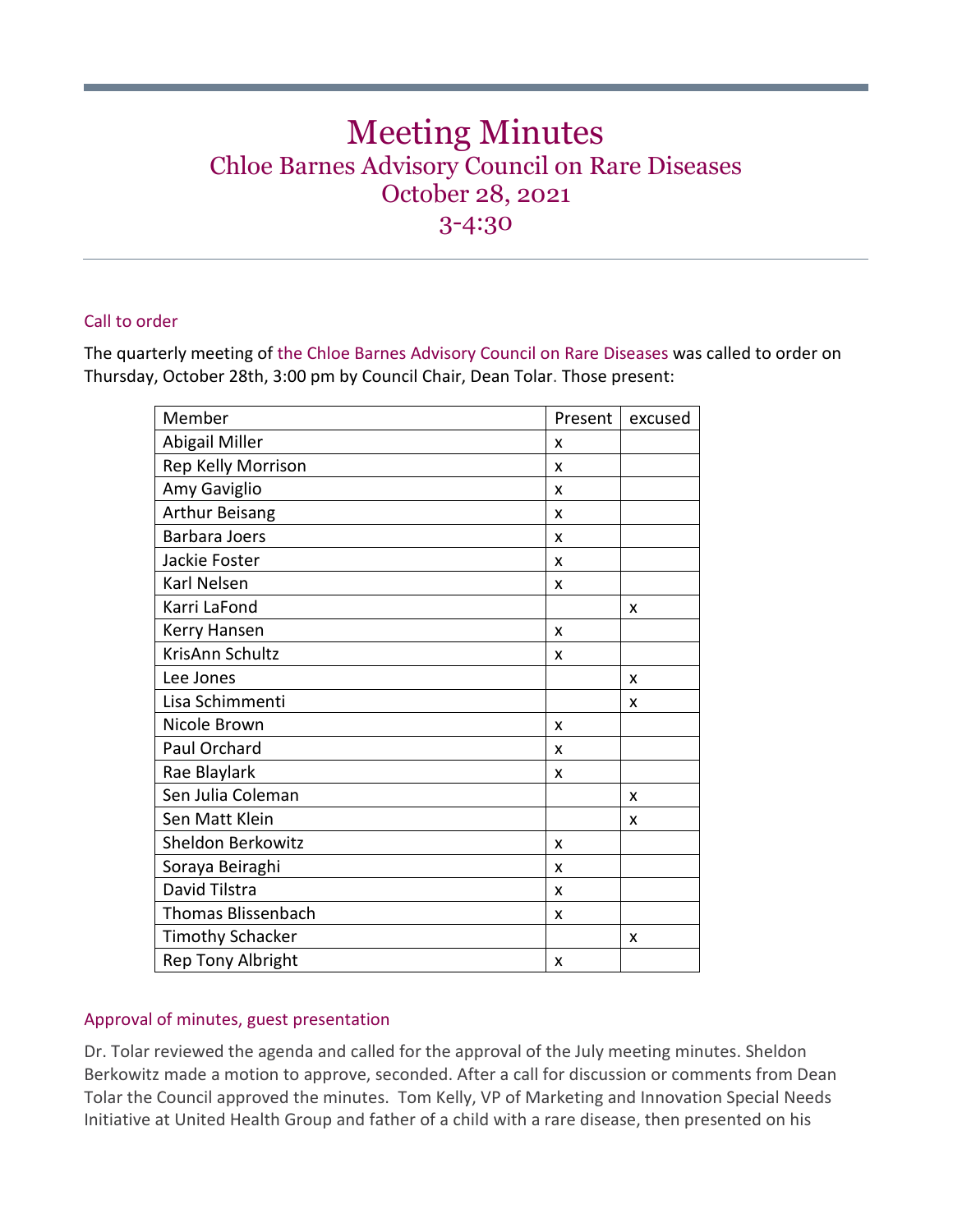experience and professional work. Following the presentation, Council members asked questions and made comments related to Council work and initiatives.

#### Council structure and scope presentation and discussion

Dr. Tolar asked for a motion to approve moving forward with an electronic vote that would be submitted to Amy Gaviglio as executive subcommittee chair and Erica Barnes as Council administrator **to answer the following question with answers of Yes or No: "The Council would like more autonomy to advocate and participate in policy making and would like to move out of the University of Minnesota if a suitable alternate organization can be identified." Dr. Paul Orchard made first motion and Sheldon Berkowitz seconded.** Amy Gaviglio then conducted a presentation in which the ongoing discussion on Council structure, scope, and future organization was reviewed in preparation for discussion and vote. Ms Gaviglio instructed that a YES vote would indicate a decision to move from the University and a NO vote would indicate a decision to remain at the University. Following the presentation Amy presented the opportunity for members to ask questions or make comments and asked members to indicate if they did not receive an email prior to the meeting that would allow them to respond with their vote.

Sheldon Berkowitz asked for clarification from Ms Gaviglio on contact that was made by the University of Minnesota to Council members in reference to the upcoming vote. Ms Gaviglio responded that, given individual Council members' affiliation with the University of Minnesota, there could be a perception of expectation to vote in favor of the University should the vote be public. Ms Gaviglio emphasized the benefit of anonymity. A discussion was engaged in relative to who on the Council has voting privileges. Dr. Orchard requested clarification on the Council's limitations around engaging with the legislature. It was reiterated by Ms Gaviglio and Dr. Tolar that any engagement with the state legislature on policy positions must be done on an individual basis and not on behalf of either the Council itself or the University of Minnesota. While Council membership can be referenced, all testifying must be done on an individual basis. Dr. Orchard followed up that the Council is allowed to create a white paper to be provided to the legislature. Dr. Orchard also requested clarification on whether or not the Council could request additional funding for specific Council goals. Ms Gaviglio verified that this would not be within Council scope. Rep. Albright raised the issue of the Council better defining and understanding its mission and purpose. Stated his position that moving from the University of Minnesota would be premature and questioned whether or not the alternative entities would have a different structure. Rep Albright suggested that the vote be delayed due to the vagueness of who is eligible to vote. Reminded the Council that the appropriations had not been expended for the initial legislation and questioned the appropriateness of changing fiscal sponsor midstream. Dr. Tolar asked Ms Gaviglio if she would like to proceed with the vote or introduce an alternative motion based on Council member comments. Dr. Tilstra asked for clarity on the Council mission and stated that he wondered if advocacy needed to be fundamental to the Council's mission. Rep Albright Ms Barnes referenced the Council work plan which contains the Council's vision and mission as well as a list of actions and offered to provide it to anyone who wanted to review it. Dr. Tolar asked the Council to determine if they would like to vote or delay the vote. Stated his preference to keep the Council at the University. Ms Gaviglio stated her preference that the Council be in a structure that would allow the Council to influence policy as a collective body. Ms Gaviglio then asked if there was a motion to postpone the vote. Dr. Tolar made a motion to postpone the vote and asked for a first and second. Karl Nelsen made the first motion. Sheldon Berkowitz asked for clarification on